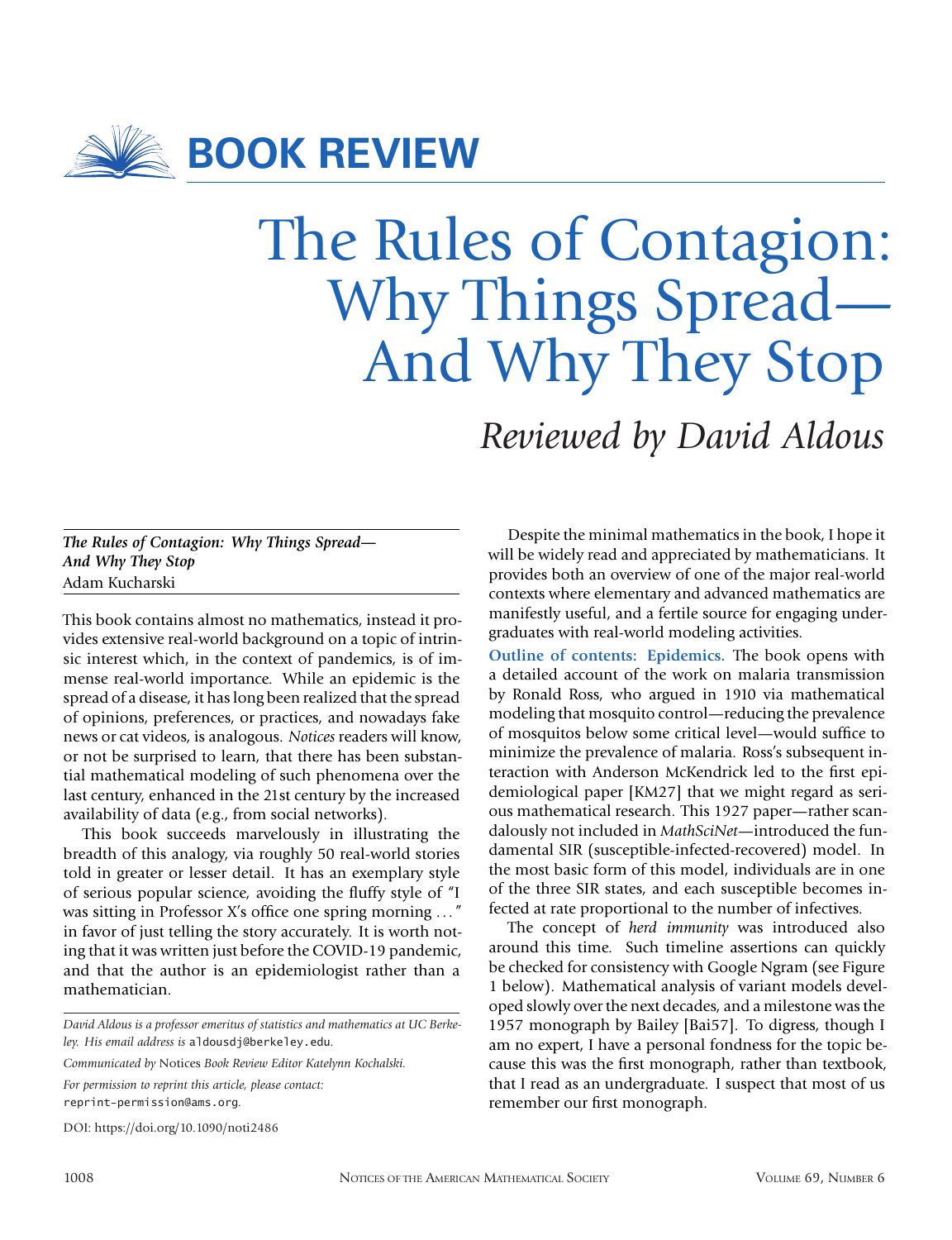

Figure 1. Trend in frequency of 3 phrases: "herd immunity," "reproduction number," and "diffusion of innovations." From Google Books Ngram Viewer, https://books.google.com/ngrams.

In the *MathSciNet* review, the monograph is praised as

.. . the first comprehensive account of the work that has been done in this field, and it is difficult to think how his task could have been better done. .. . to the mathematical reader the most interesting parts of the book are those in which a model is defined and an attempt is then made to give a qualitative description of its behaviour.

Its subsequent influence on the mathematical literature is evidenced by 4000+ citations to the 1975 second edition. In contrast, consider the words of the book under review.

Then [1957] progress stuttered. The obstacle was [the monograph [Bai57]]. . .. It was almost entirely theoretical, with hardly any real-life data. [It] was an impressive survey of epidemic theory .. . But here was a problem: Bailey had left out a crucial idea, which would turn out to be one of the most important concepts .. .

That crucial idea was to focus attention on the *reproduction number R*, the average number of new individuals who get infected from one individual. This focus on *, which be*came prominent in applied epidemiology over the 1980s (a timeline assertion again consistent with Ngram—Figure 1) is here attributed to Robert May and Roy Anderson around 1980. While the latter attribution seems literally true for the phrase *reproduction number*, the concept was in fact well understood much earlier (under the term *threshold*) in the applied probability and theoretical epidemic modeling community—see [HD96] for history and an introduction to the mathematics.

The relevance of  $R$  to epidemics is clear: in the simplest possible model, from a few initial infectives there will be around  $R<sup>n</sup>$  infectives after the nth stage of transmission, so a pandemic will occur if  $R > 1$  but will not occur if  $R < 1$ . Of course, for any pretense of realism one needs to take account of the heterogeneity of populations. Heterogeneity arises in many ways. As a "spatial" issue, in the sense that disease contacts must be physically close, or online contacts are generally people "like you" in a relevant context. And as a "number of contacts" issue, which is affected

by your occupation and sociability. Ideally, epidemics and analogous processes should be modeled via a network whose vertices are individuals and whose edges, representing possible transmission, are marked with the probability of transmission if one end-individual is infected. Needless to say, though inventing such models is easy, finding enough real-world data to make them realistic is very difficult.

For a mathematician, we have not given a precise definition of  $R$ . In the real world this is estimated from data. Indeed, many of us tracked graphics for such estimates during the COVID-19 pandemic. Within a mathematical model,  $R$  will be a function of the model parameters. In both cases what one obtains is better described as an *effective* reproduction number, matching the "R<sup>n</sup> infectives after the nth stage" interpretation. The book's useful mnemonic is

 depends on the 4 DOTS: *duration* of infection, *opportunities* for transmission, *transmission probability* during each opportunity, and average *susceptibility*.

Regarding "number  $N$  of contacts," COVID-19 has made us all familiar with the *superspreader* concept, roughly corresponding mathematically to a power law tail for the distribution of  $N$ . The book gives various examples from previous epidemics. For instance, regarding Ebola:

The cases most likely to be involved with superspreading were the ones that couldn't be linked to existing chains of transmission. Put simply, the people driving the epidemic were generally the ones the health authorities didn't know about. These people went undetected until they sparked a new set of infections, making it near impossible to predict superspreading events.

Like other recent writers, the author debunks the persistent myth of a "patient zero" initiating the AIDS epidemic. **Outline of contents: Analogies.** The most obvious analogy is surely malware—*computer virus*—though this is discussed only briefly.

Another widely known analogy is the notion of *diffusion of innovations* [Wik21] which was introduced by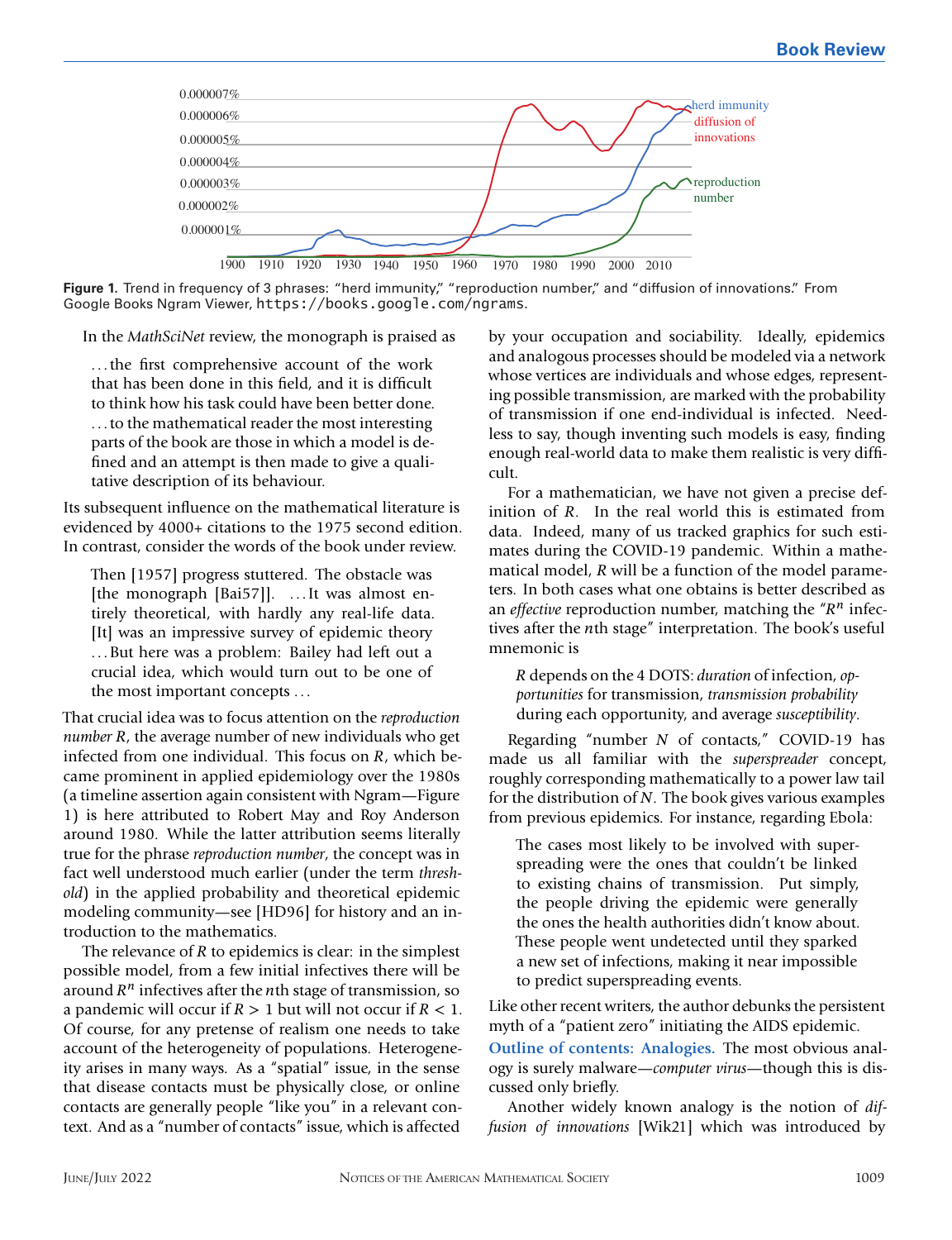Everett Rogers in 1962 and quickly gained traction (Figure 1 again). This models the proportion of users who have adopted a new technology product, from color televisions in the 1960s to smartphones in the 2000s. Mathematically, this is merely the even simpler SI model with I = number of adopters and S = number of non-adopters. It predicts the S-shaped logistic function  $ce^{t-t_0}/(e^{t-t_0}+e^{t_0-t})$ as an approximation to the proportion adopting, as a function of time.

Another well known analogy involves finance, and the familiar story of CDOs (collateralized debt obligations) and systemic risk leading to the global financial crisis of 2007–2008 is recounted. In a conceptual sense, the financial system exists to move risk from those who are riskaverse to those who are willing to be paid to take on the risks, via a network of institutions which are borrowing and lending to each other, and the failure of one institution could cause a dramatic "house of cards" collapse.

Turning to the spread of ideas and habits, examples in Chapter 3 include the notorious and widely publicized Christakis-Fowler studies starting from [CF07] asserting a "social contagion" effect for conditions such as obesity, happiness, or loneliness. These studies concluded that one individual acquiring the condition tended to increase the chance of a friend acquiring the condition, and that this effect extended to friends-of-friends. It is noted that whether this is correct or even meaningful is debated – mathematician Russell Lyons [Lyo11] and others have published critiques. Another example concerns the *backfire effect*, the claim that being told additional information, logically contradicting existing beliefs, might actually reinforce them. This raises the interesting question of how one can get data to test this?

COVID-19 has made us familiar with ways to attempt to control a disease epidemic once started, but what about control of analogous processes? Chapter 4 includes stories about metaphorical "epidemics of violence" or opioid abuse, and describes attempts at control techniques such as predictive policing.

The longest chapter, *Going Viral*, gives fascinating details about matters for which (I guess) most of us have read only superficial accounts. Many millions of organizations are seeking to spread their message widely online—from advertising to political campaigning to fake news—but we don't have the time to watch all of these, so most attempts must fail to gain widespread attention. What makes the few succeed? The phrase "going viral" suggests some amateur humorous YouTube video, but in fact this is the exception. The author describes his own experience after giving a YouTubed talk at London's Royal Institution. From followers of that institution, it acquired a hundred or so views a day for a year, then suddenly it picked up more views in a few days than in all previous time. This was not because of a viral epidemic, but because it was featured on

the YouTube homepage. Such stories provide background to an important finding.

A common argument for featuring extreme views is that they would spread anyway, even without media amplification. But studies of online contagion have found the opposite: content rarely goes far without broadcast events to amplify it. If an idea becomes popular, it's generally because well-known personalities and media outlets have helped it spread ....

Another line of analysis argues that *influencers* have rather less effect than generally supposed. For instance, given a new tweet, can one predict whether it will create a large Twitter cascade? Analyses show that the content of the tweet has little relevance, while the tweeter's past record has more relevance, but no prediction algorithm was found to be very accurate.

There is a brief but admirably nuanced discussion of data privacy versus usefulness of mass data. Cell phone GPS data on individuals has been used for contact tracing during COVID-19, reasonably enough, but the general availablity of such data has obvious risks:

In a 2014 survey, 85% of US domestic violence shelters were protecting people from abusers who had stalked them via GPS.

As another example, we might agree that "how does the content we see on social media affect our emotional state?" is an important question, but does this justify the Facebook experiment in which researchers secretly altered News Feeds to show happier or sadder posts?

**Discussion.** The book is organized appropriately around the contexts where epidemics and analogs occur, rather than around the underlying mathematical methodologies, which are hardly mentioned. In true scholarly fashion, there are 53 pages of references, mostly to sources for the stories; some contain relevant data, but few address the underlying mathematics. The curious mathematician might be interested to know that a huge relevant mathematical academic literature has appeared over the last 20 years, predominantly on what is best termed *spread of information on networks*. As a few representative books or surveys:

- [KMS17] replicates the spirit of [Bai57] by providing a rigorous comprehensive treatment of a range of basic SIR-style models on networks, immediately becoming the standard reference for such material.
- [DM10] has a broader introductory "applied math" style.
- [CFL09] takes a wide-ranging statistical physics approach.

In my opinion, the book under review is also valuable as extensive thought-provoking raw material for